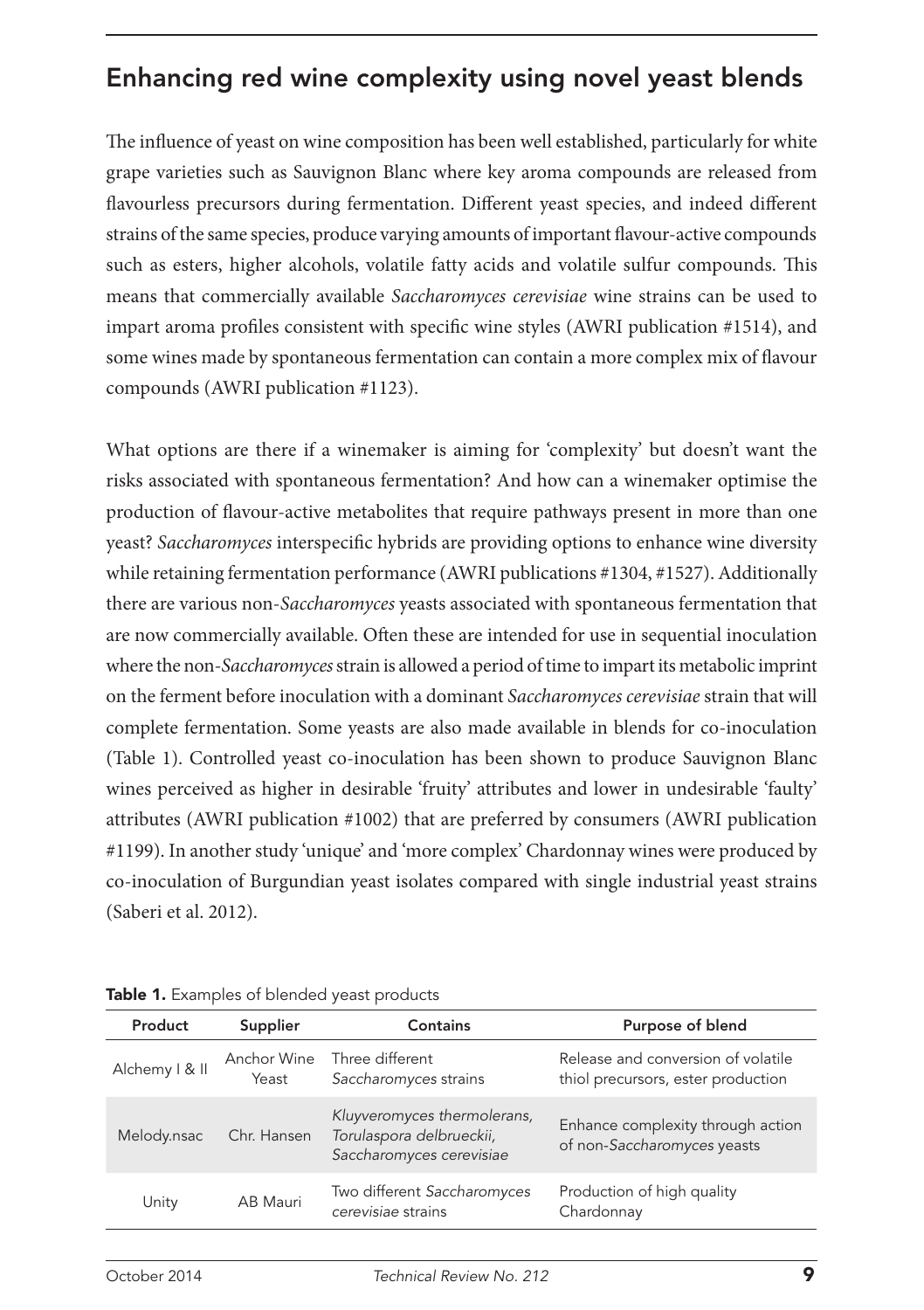Choice of yeast is also important for fermentation of red grape varieties. Yeast-derived esters have a strong influence on red- and blackberry-fruit aromas (Lytra et al. 2013), and tannin concentration in wine can vary by up to 25-30% depending on the yeast strain used for fermentation (AWRI publication #1542). Recent work at the AWRI aimed to generate novel variants of a commercial wine strain (Anchor N96) with divergent flavour profiles, and then combine these novel strains in blends designed to enhance complexity of red wine aroma.

#### Generating novel strains with divergent flavour profiles using non-GM methods

Variants of Anchor N96 were isolated using two inhibitors that target the enzymes involved in production of flavour-active metabolites. Variants able to grow on these inhibitors should have changes in the sequence of genes encoding the flavour-related enzymes that alter their activity. Yeasts selected on one of these inhibitors were found to produce very high levels of certain volatile fatty acids and their ethyl esters, while yeasts selected on the second inhibitor produced high levels of acetate esters. The impact of these mutations on wine flavour profile was evaluated by fermenting 20 litres of a Chardonnay juice and performing sensory and chemical analyses. The flavour attributes that were most influenced are summarised in Figure 1.

Strain AWRI2362 imparted 'fennel', 'pineapple' and 'sweaty-cheesy' aromas in addition to very high 'overall fruit flavour', while strain AWRI2394 imparted 'confectionary' and 'nail-polish remover' aromas. Given that these two strains were derived from the same original parent strain, these differences illustrate the exceptional metabolic malleability of *Saccharomyces cerevisiae*.



Figure 1. Descriptors associated with N96-derived isolates AWRI 2362 and 2394 after fermentation of a Chardonnay grape juice (20 L)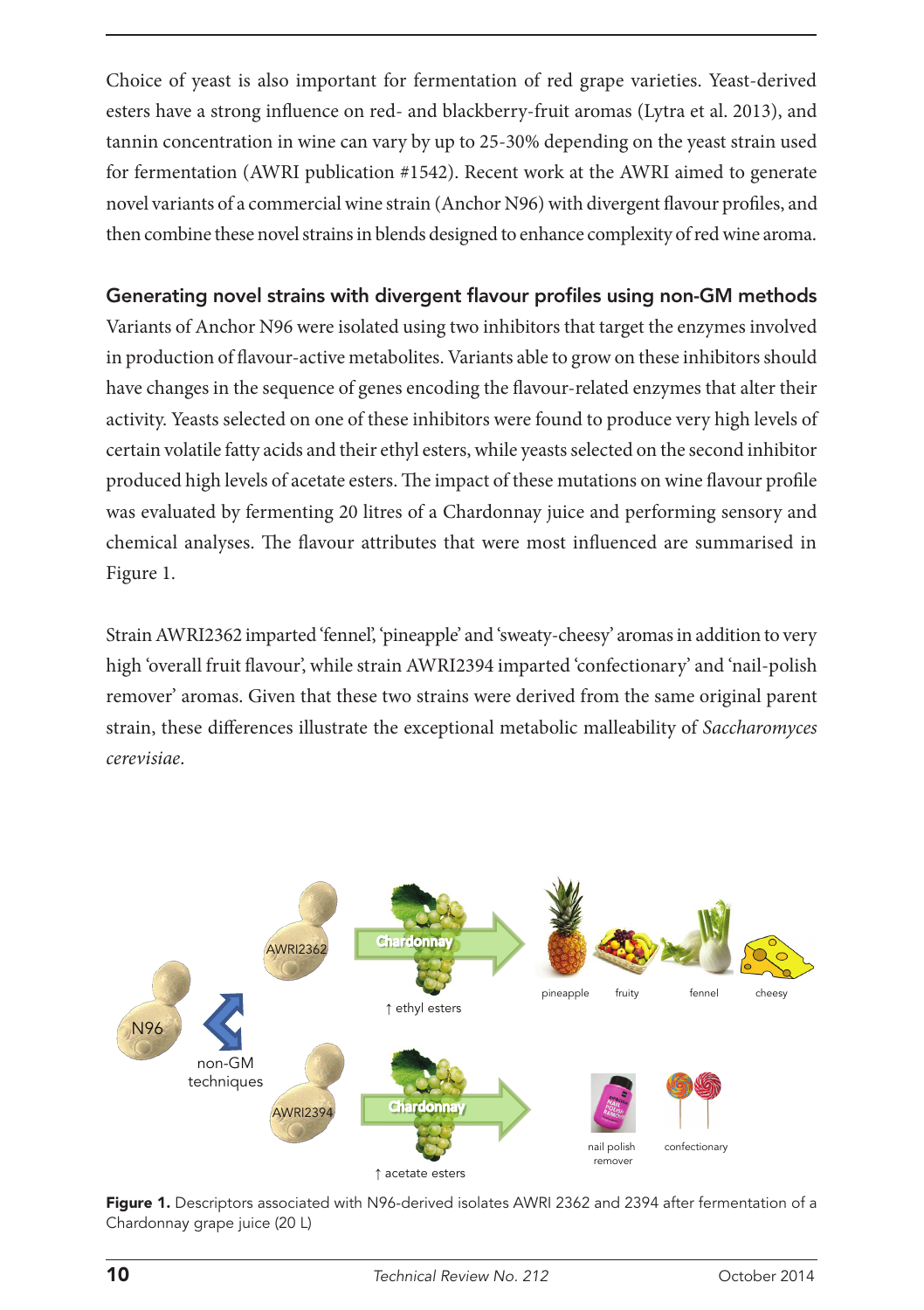# Evaluating the potential of yeast blends for fermentation of red grape varieties

The next goal was to see if red wines with high levels of 'fruit flavour' could be made with enhanced 'complexity' by introducing more 'savoury' characters through co-inoculation with the two new strains blended at varying ratios with commercially available red wine strains of *Saccharomyces cerevisiae.* Ferments of Merlot grapes (40 kg) were conducted with three co-inoculations and three single strain commercial wine yeasts. The co-inoculated 40 kg Merlot ferments proceeded at similar rates to the individual commercial wine strains included in each co-inoculation (Figure 2), indicating their compatibility, and the survival of AWRI2362 and AWRI2394 in the ferments was tracked by selective plating. In each case the proportions of strains in the co-inoculations were maintained throughout fermentation.



Figure 2. Fermentation kinetics monitored by sugar consumption over time for three single strains and three co-inoculated ferments (SS1,2,3 – single strain ferments; MIX1,2,3 – co-inoculated ferments)

levels of hydrogen sulfide when compared to the commercially available red wine strains (SS2 and SS3, respectively). Each co-inoculation produced different profiles of volatile metabolites, and the levels of key marker compounds ethyl hexanoate (green apple, fennel) and ethyl octanoate (apricot, floral) were correlated with the amount of strain AWRI2362 in the co-inoculation (Figure 3). In a similar fashion, the levels of 2&3-methylbutyl acetate (banana) were also correlated with the percentage of strain AWRI2394 in the co-inoculation. In addition, increasing the proportion of strain AWRI2394 in the co-inoculations (Mix 2 and 3), resulted in a reduction in the

As an example of sensory impact, wienot whites made with wix 5 were described as "fruity,"<br>'floral', 'blackcurrant' and 'savoury', while the dominant 'reductive' and 'hydrogen sulfide' As an example of sensory impact, Merlot wines made with Mix 3 were described as 'fruity', characters of the corresponding single inoculated strain (SS3) were minimised (Figure 4). Aromatica<br> **Araomatica**<br>
Aromatica

4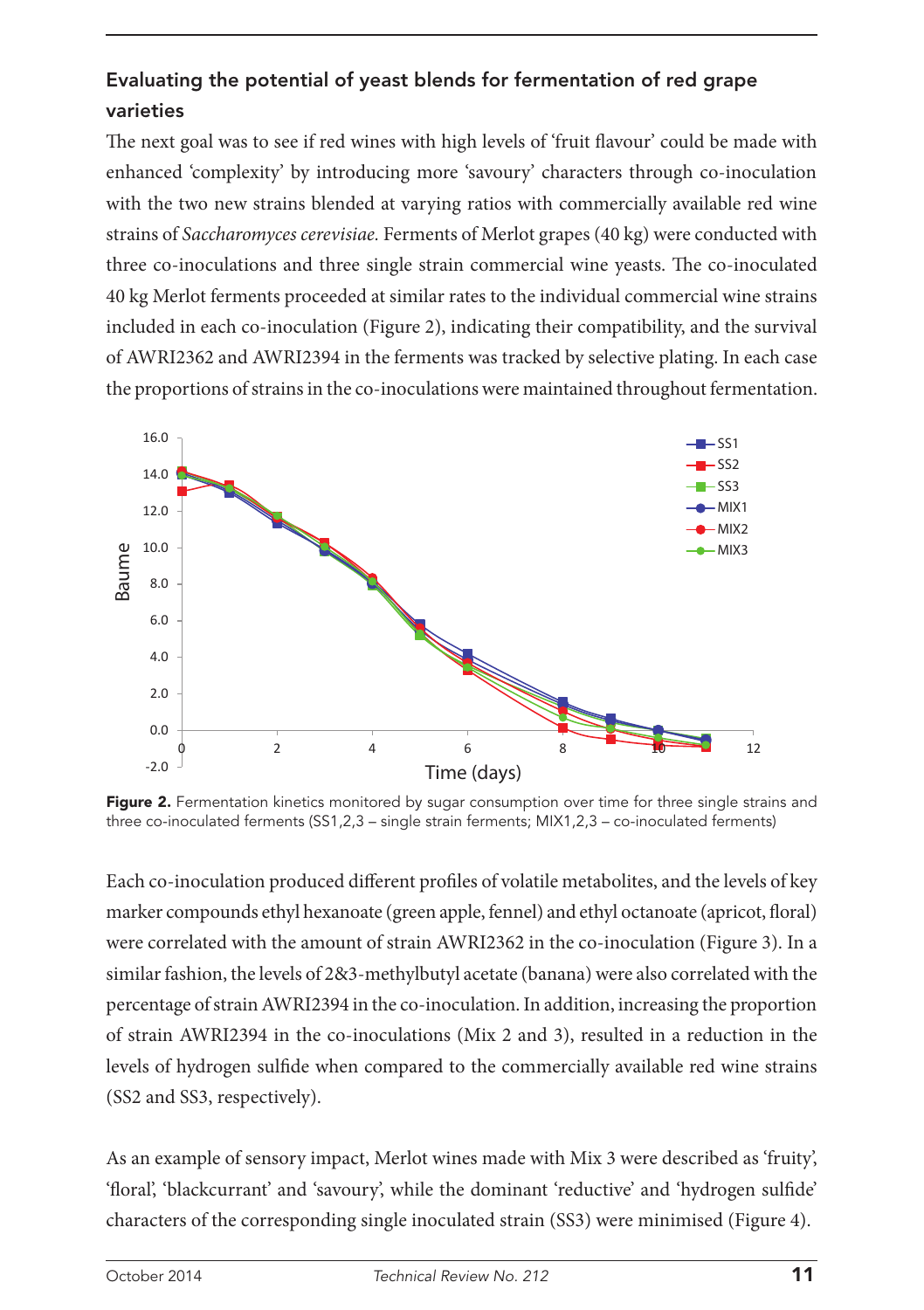

Figure 3. Aroma profiles of Merlot wines including standard fermentation volatiles and hydrogen sulfide concentrations (SS1,2,3 – single strain ferments; MIX1,2,3 – co-inoculated ferments)



Figure 4. Word cloud images of descriptors used by panellists to describe Merlot wines made by SS3 and Mix 3. The larger the word, the more frequently it was used by panellists to describe the wine